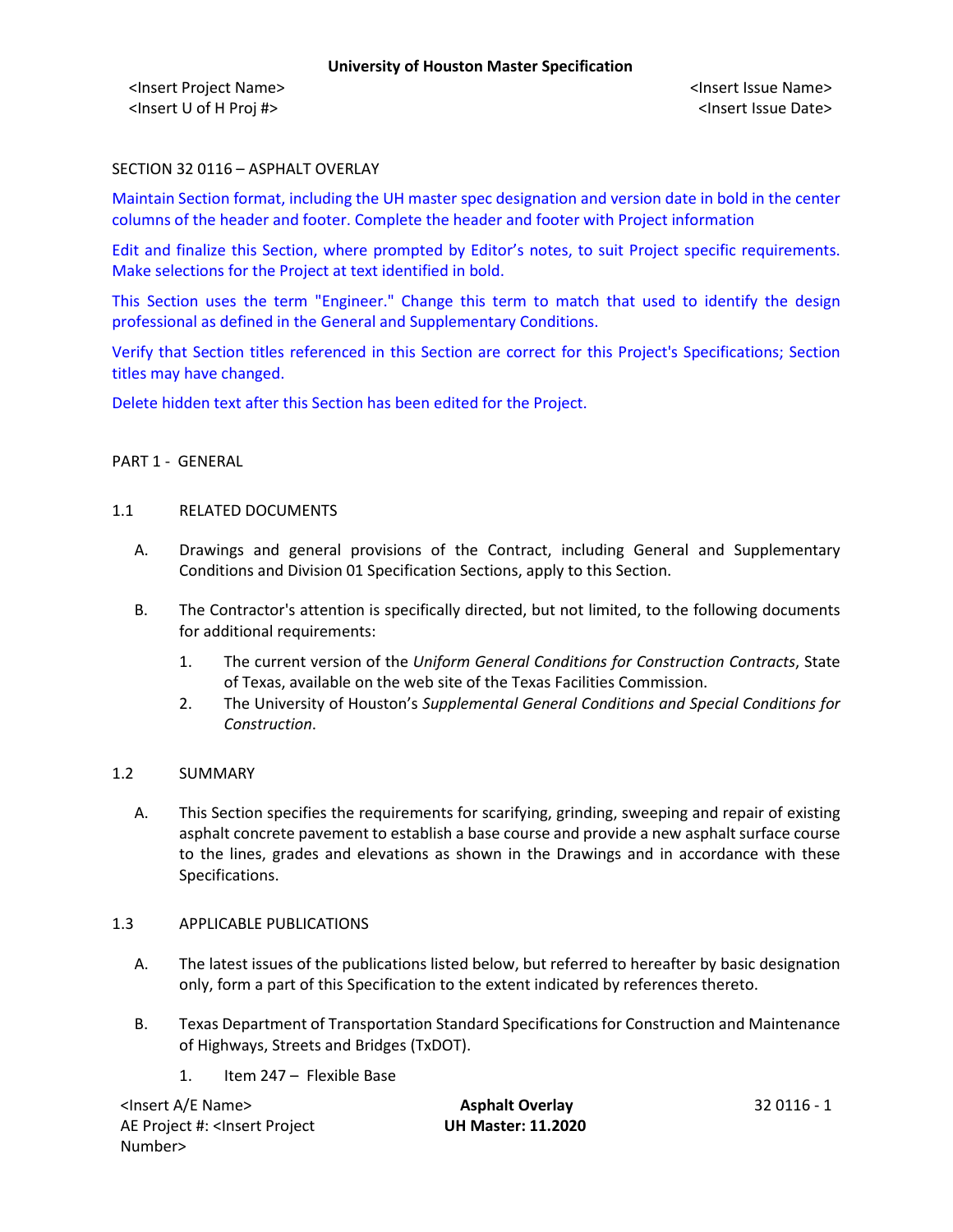<Insert Project Name> <Insert Issue Name> <Insert U of H Proj #> <Insert Issue Date>

- 2. Item 300 Asphalts, Oils and Emulsions
- 3. Item 302 Aggregates for Surface Treatments
- 4. Item 310 Prime Coat
- 5. Item 320 Equipment for Asphalt Concrete Pavement
- 6. Item 340 Dense Graded Hot Mix Asphalt
- 7. Item 292 Asphalt Treatment (Plant Mix)
- C. American Society for Testing and Materials Standards (ASTM)
	- 1. ASTM D 698 Moisture Density Relations of Soil Using 5.5 Pound Rammer and 12 Inch Drop
	- 2. ASTM D 8-02 Standard Terminology Relating to Materials for Road Pavements
- D. Texas Department of Transportation Test Procedures
	- 1. TEX 207-F Determining Density of Compacted Bituminous Mixtures
	- 2. TEX 227-F Theoretical Maximum Specific Gravity of Bituminous Mixtures
	- 3. TEX 227-F Theoretical Maximum Specific Gravity of Bituminous Mixtures
- 1.4 DEFINITIONS
	- A. Hot-Mix Asphalt Paving Terminology: Refer to ASTM D 8 for definitions of terms.
- 1.5 ACTION SUBMITTALS
	- A. Product Data: For each type of product indicated. Include technical data and tested physical and performance properties.
- 1.6 INFORMATIONAL SUBMITTALS
	- A. Material Certificates: For each paving material, signed by manufacturers.

### 1.7 QUALITY ASSURANCE

- A. Manufacturer Qualifications:
	- 1. A paving-mix manufacturer registered with and approved by authorities having jurisdiction or, if none exists, a manufacturer registered with the Texas Department of Transportation.
- 1.8 PROJECT CONDITIONS
	- A. Environmental Limitations: Do not apply asphalt materials if subgrade is wet or excessively damp or if the following conditions are not met:
		- 1. Prime and Tack Coats: Minimum surface temperature of 60 degrees F.

| <lnsert a="" e="" name=""></lnsert>                                                          | <b>Asphalt Overlay</b>    | 32 0116 - 2 |
|----------------------------------------------------------------------------------------------|---------------------------|-------------|
| AE Project #: <lnsert project<="" td=""><td><b>UH Master: 11.2020</b></td><td></td></lnsert> | <b>UH Master: 11.2020</b> |             |
| Number>                                                                                      |                           |             |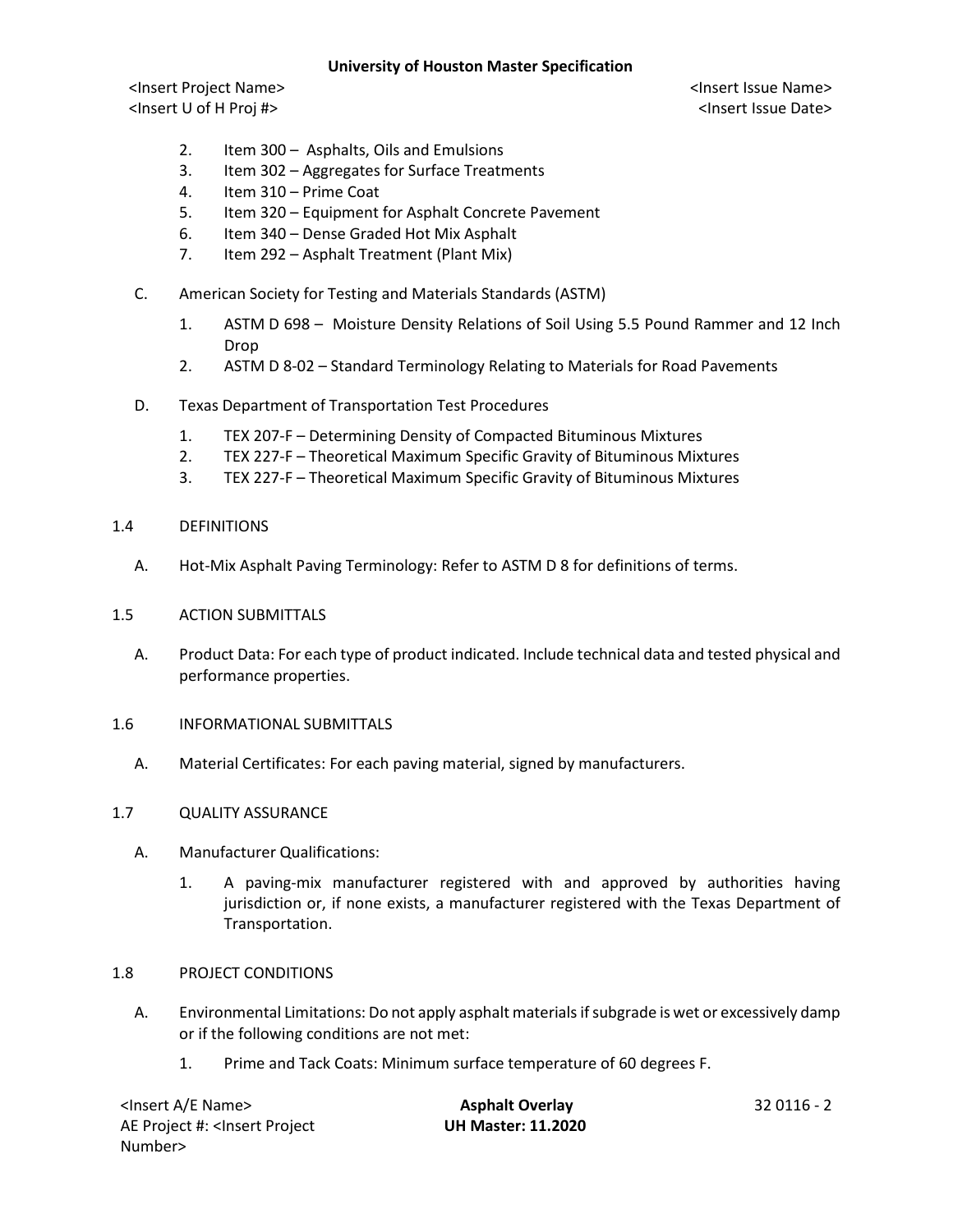<Insert Project Name> <Insert Issue Name> <Insert U of H Proj #> <Insert Issue Date>

- 2. Slurry Coat: Comply with weather limitations of ASTM D 3910.
- 3. Asphalt Base Course: Minimum surface temperature of 40 degrees F and rising at time of placement.
- 4. Asphalt Surface Course: Minimum surface temperature of 60 degrees F at time of placement.

### PART 2 - PRODUCTS

### 2.1 ASPHALTIC MATERIALS

- A. Provide asphaltic material conforming to the applicable requirements of TxDOT Item 300.
	- 1. Asphalt cement shall bePG64-22.
	- 2. Prime coat shall be MC-30.
	- 3. Tack coat shall be CSS-1, CSS-1h, RS-1, or CRS-1.

### 2.2 MINERAL AGGREGATES

A. Provide coarse aggregate, fine aggregate, and mineral filler conforming to the requirements of TxDOT Item 340 articles 340.2.A.1 Course Aggregate, 340.2.A.3 Fine Aggregate and 340.2.B Mineral Filler.

### 2.3 ADDITIONAL BASE MATERIAL

- A. Additional crushed limestone required in Construction Method Article 3.3 below shall conform to the following requirements:
	- 1. Table 1 in TxDOT Item 247.2.A Aggregate for Grade 2 when constructing roadways and constructing parking lots.
	- 2. Test results: Maximum Liquid Limit = 40; Maximum Plasticity Index = 12.
	- 3. Materials shall be crushed stone produced and graded from oversize quarried aggregate that originates from a single, naturally occurring source. Do not use gravel or multiple sources.

### 2.4 SURFACE COURSE AGGREGATE

A. Surface course aggregate material shall be composed of clean, tough and durable particles of gravel, crushed gravel or crushed stone meeting the sieve analysis requirements of TxDOT Item 302 "Type D".

## 2.5 EQUIPMENT

A. All equipment necessary to perform the Work of this Section shall conform to requirements of Item 320, TxDOT.

| <lnsert a="" e="" name=""></lnsert>                                                          | <b>Asphalt Overlay</b>    | 32 0116 - 3 |
|----------------------------------------------------------------------------------------------|---------------------------|-------------|
| AE Project #: <lnsert project<="" td=""><td><b>UH Master: 11.2020</b></td><td></td></lnsert> | <b>UH Master: 11.2020</b> |             |
| Number>                                                                                      |                           |             |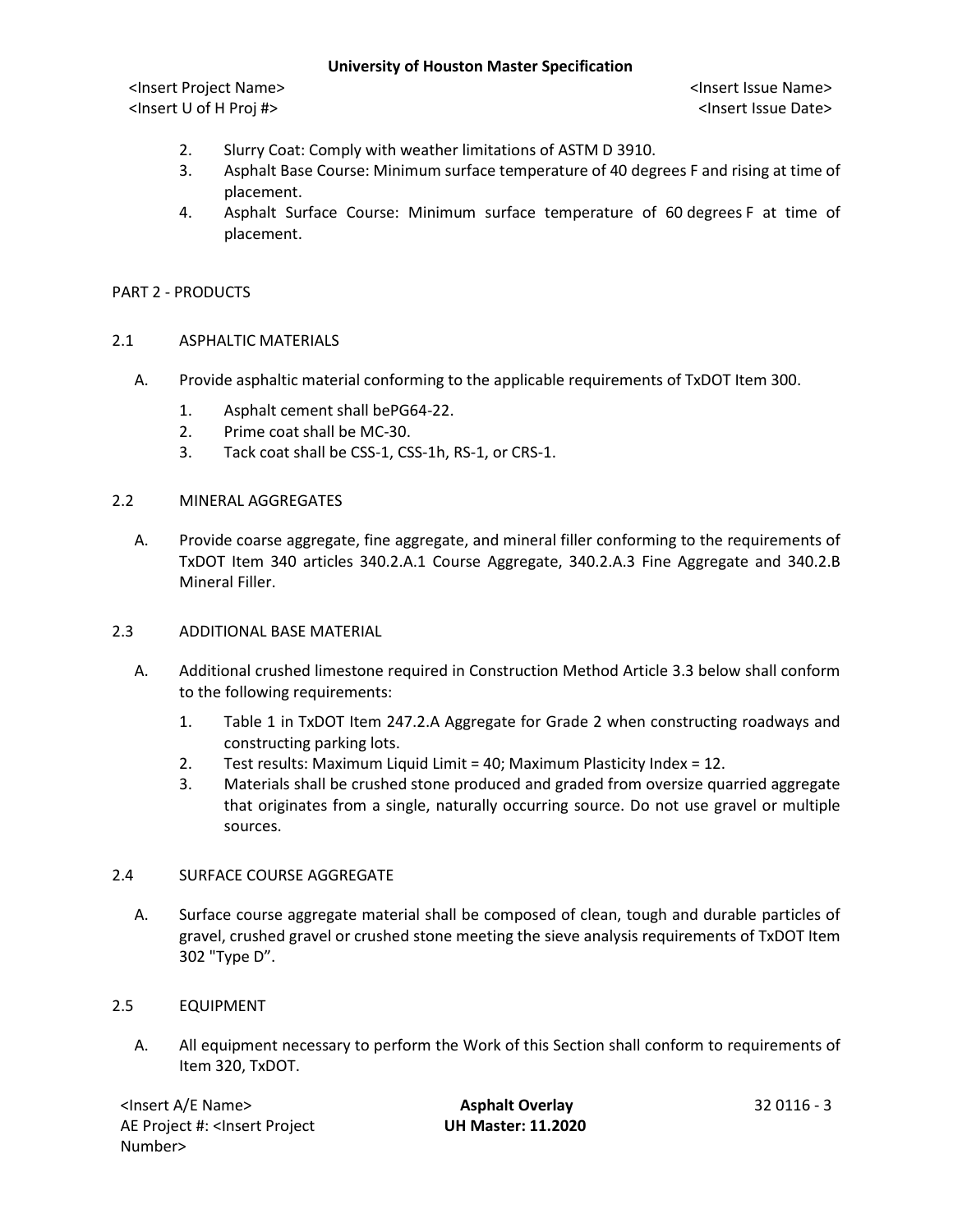<Insert Project Name> <Insert Issue Name> <Insert U of H Proj #> <Insert Issue Date>

### 2.6 WATER

- A. Water used for mixing or curing shall be clean and free of oil, salt, acid, alkali, sugar, vegetable matter or other substances injurious to the finished product.
- B. Source: The local municipal domestic water supply.
	- 1. If onsite reclaimed water sources are used, tanks and appurtenances must be clearly marked with the words "non-potable" water.

# PART 3 - EXECUTION

### 3.1 GENERAL

- A. The equipment to be provided for the recycling and stabilization of asphalt overlay shall include but not be limited to the following:
	- 1. Recycling Unit: The recycling unit shall be a self-propelled unit consisting of a variable speed rotor equipped with a minimum of 100 removable cutting teeth. The rotor shall have a minimum cutting width of 72 inches and a minimum cutting depth of 9 inches.
	- 2. Compaction Equipment: The compaction equipment used to compact the stabilized material shall consist of approved rollers including pneumatic-tired roller, steel wheel, and vibratory sheepsfoot of sufficient compactive effort to attain the required density requirements.
	- 3. Water Placement Equipment: The equipment used to add water to the mixed material shall include spray bars or other distribution devices that will insure even distribution of water across the surface of the mixture. The equipment shall have adequate capacity to distribute the water during one application.

### 3.2 EROSION PROTECTION

- A. Provide at all times adequate protection to newly graded areas to prevent soil erosion as specified in Section 31 2513 "Erosion and Sedimentation Control."
- B. Soil erosion that occurs prior to acceptance of the Work shall be repaired at no expense to the Owner.

### 3.3 CONSTRUCTION METHOD

- A. Clean the pavement surface of loose materials and all vegetation prior to the start of milling/mixing operations. This cleaning shall be accomplished by blading and sweeping.
- B. All asphalt and base material where specified shall be removed and relocated to a stockpile area. Additional base material consisting of crushed limestone per Article 2.3 above as required shall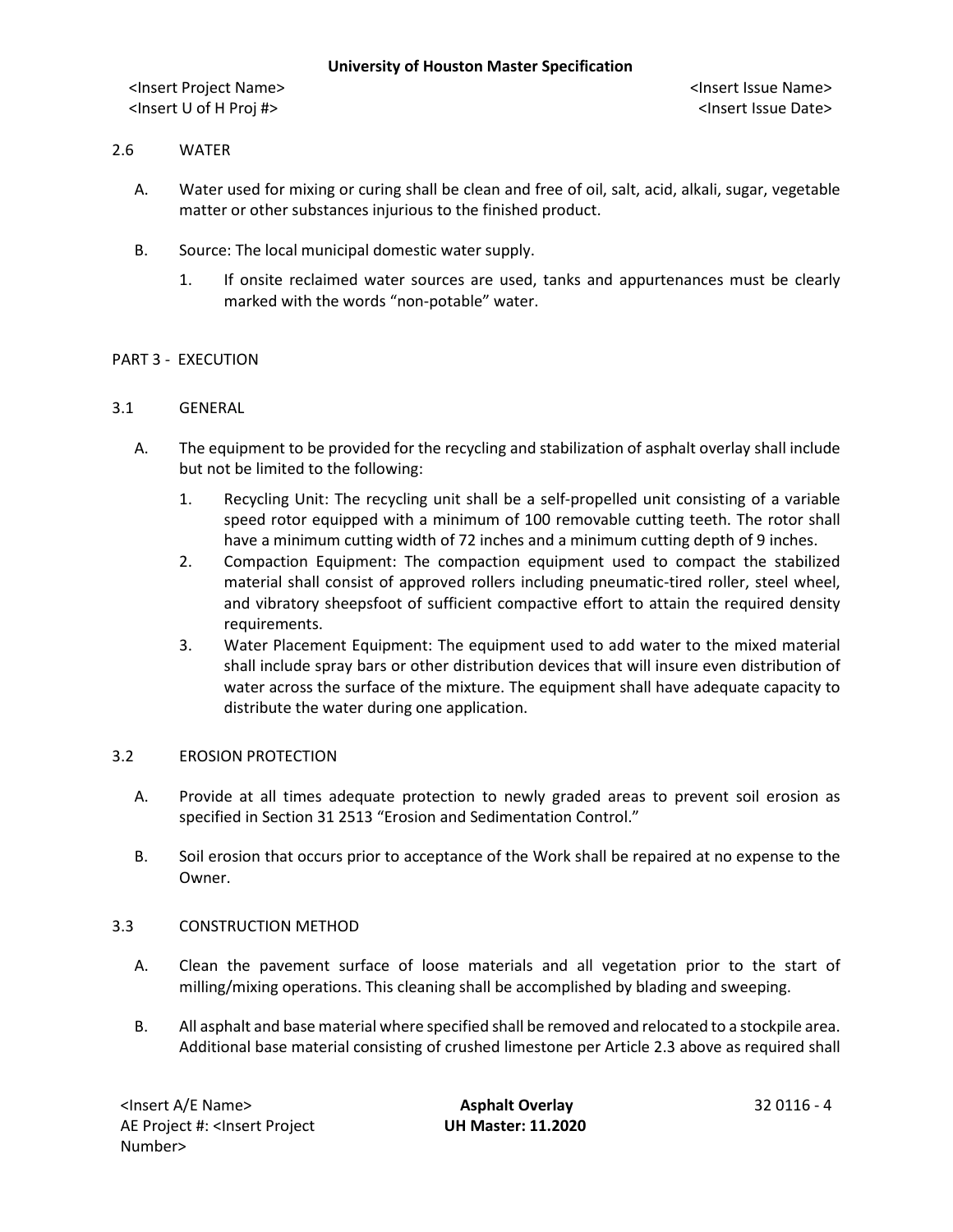<Insert Project Name> <Insert Issue Name> <Insert U of H Proj #> <Insert Issue Date>

be added to the stockpiled mix. The limestone material shall be thoroughly mixed with the stockpiled material to a uniform gradation throughout the mixture.

- C. The completely mixed composite base material shall then be relocated to its original location after the subgrade has been lime stabilized per Section 31 3213.19 "Lime Stabilization." Water shall be added during this operation until the optimum moisture content has been reached. The water shall be introduced into the mixture and shall be uniformly mixed throughout the material.
- D. The base material shall be compacted as described in TxDOT ITEM 247 Flexible Base per article 247.4.C Compaction using Density Controls.
- E. Degree of finish:
	- 1. Check the surface of the completed pavement longitudinally and transversely for smoothness with a 10 foot straightedge.
	- 2. The surface shall not vary more than ¼ inch in 16 feet. Correct by loosening, adding or removing base material, reshaping and re-compacting in accordance with paragraph 3.3 C above.
- F. Base course shall be allowed to cure until the moisture content is at least 2 percentage points below optimum before applying the next successive course or prime coat.
- G. Take special care in working in the area of underground electrical and other conduits for parking lot lights and security cameras.
- 3.4 ASPHALTIC STABILIZED BASE
	- A. Refer to Section 32 1126 "Asphalt Stabilized Base" for requirements.

### 3.5 ASPHALT SURFACE COURSE

- A. Asphalt surface course shall be applied in accordance with Article 340.4, Item 340, TxDOT.
- B. Prior to application of the prime coat, clean the prepared base of all foreign or objectionable matter with power blowers, power brooms, or hand brooms as required.
- C. Apply the prime coat to the base at a rate ranging from 0.2 to 0.5 gallons per square yard of surface.
- D. Apply the prime coat in accordance with Item 310, TXDOT.
	- 1. Material shall be as specified in Article 2.1 ASPHALTIC MATERIALS.
	- 2. Application temperature shall be 100 degrees F.
- E. A tack coat of 0.05 to 0.15 gallons per square yard of surface shall be applied on each layer of the surface course and allowed to cure before placing the succeeding course.

<Insert A/E Name> **Asphalt Overlay** 32 0116 - 5 AE Project #: <Insert Project Number>

**UH Master: 11.2020**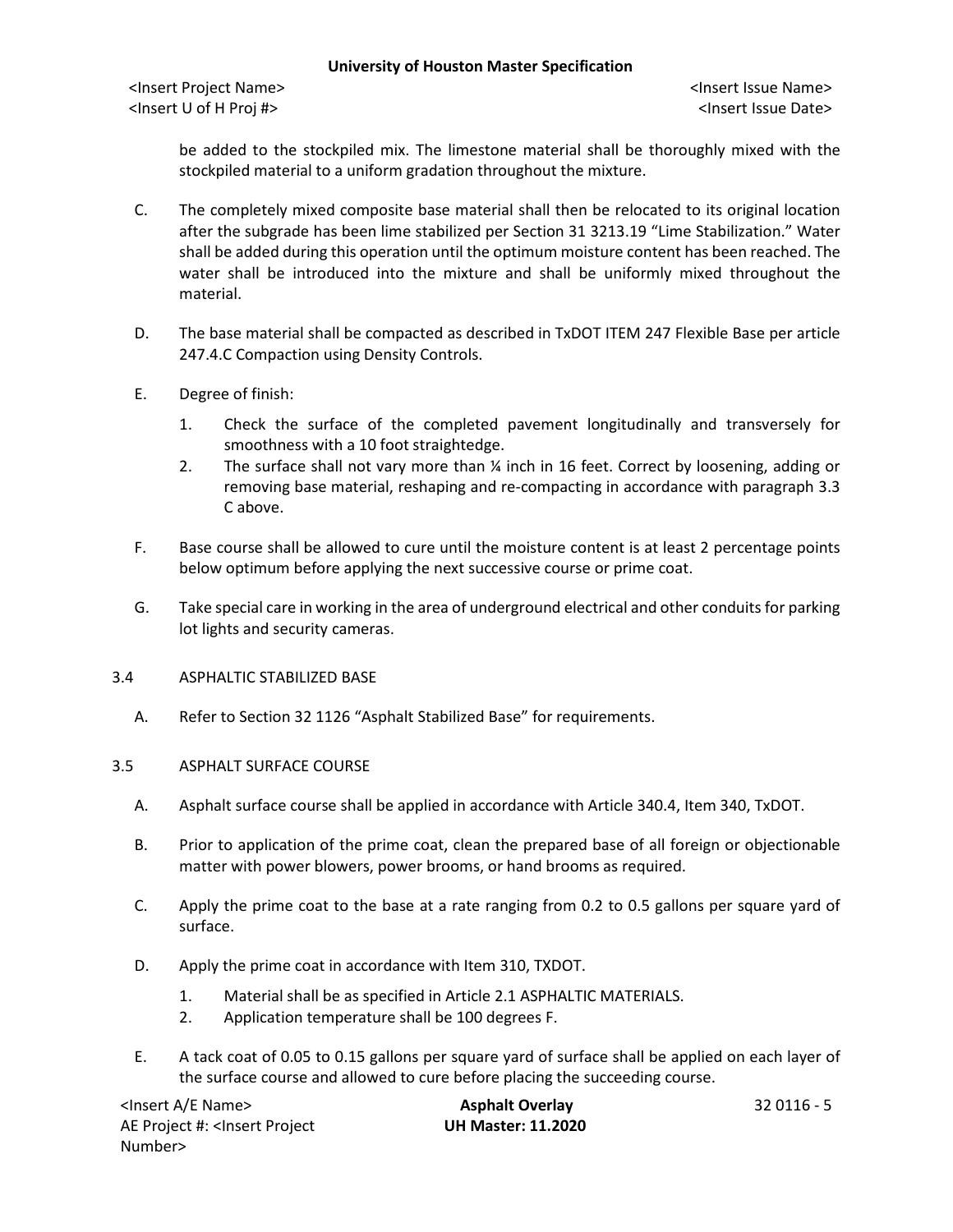<Insert Project Name> <Insert Issue Name> <Insert U of H Proj #> <Insert Issue Date>

# F. Compact and finish the surface course as follows:

- 1. The mix shall be compacted immediately after placing.
- 2. Initial rolling with a steel-wheeled tandem roller, steel three-wheeled roller, or a pneumatic-tired roller shall follow the paver as close as possible.
- 3. Intermediate rolling with a pneumatic-tired roller shall follow the paver as close as possible.
- 4. Final rolling shall eliminate marks from previous rolling.
- 5. In areas too small for the roller, a vibrating plate compactor or a hand tamper shall be used to achieve thorough compaction.
- 6. Compaction with Air Void Control shall meet requirements stated in TxDOT Item 340.4.H
- 7. Determined target density by taking the average density of five laboratory-prepared specimens collected at random from trucks delivering the mixture to the job site. Take a bulk sample at least every 300 tons or at a minimum of one sample per day.
- 8. Test samples in accordance with TEX 207-F, TEX 222-F and TEX 227-F. Report test results to the Engineer the same day the tests are made.
- 9. Check the surface of the completed pavement longitudinally and transversely for smoothness with a 10 foot straightedge.
- 10. The surface shall not vary more than 1/8 inch in 10 feet.

## 3.6 TESTING AND INSPECTION

- A. Contractor shall notify Owner's testing laboratory 24 hours in advance of beginning any earth work operations and coordinate testing schedules to meet these Specifications.
- B. Base Course Testing
	- 1. Maximum density tests per ASTM D 698-07e1 shall be taken on all fill materials at a rate of one test for every 100 cubic yards of fill.
	- 2. Field density tests per ASTM D 1556-07 shall be taken on all fill material at a rate of one test for every 100 cubic yards of fill.
	- 3. All imported fill material shall be approved prior to importing.
	- 4. Provide certifications from Owner's testing laboratory that the specified quantity of cement has been provided.
	- 5. Requests for payment shall not be made until specified tests are submitted to Owner and Engineer.
- C. Surface Course Testing
	- 1. Test samples in accordance with TEX 207-F, TEX 222-F and TEX 227-F and report test results to the Engineer the same day the tests are made.

## 3.7 DUST ABATEMENT

A. Comply with applicable Federal, State, and local laws and regulations concerning the prevention and control of dust pollution.

| <lnsert a="" e="" name=""></lnsert>                                                          | <b>Asphalt Overlay</b>    | 32 0116 - 6 |
|----------------------------------------------------------------------------------------------|---------------------------|-------------|
| AE Project #: <lnsert project<="" td=""><td><b>UH Master: 11.2020</b></td><td></td></lnsert> | <b>UH Master: 11.2020</b> |             |
| Number>                                                                                      |                           |             |